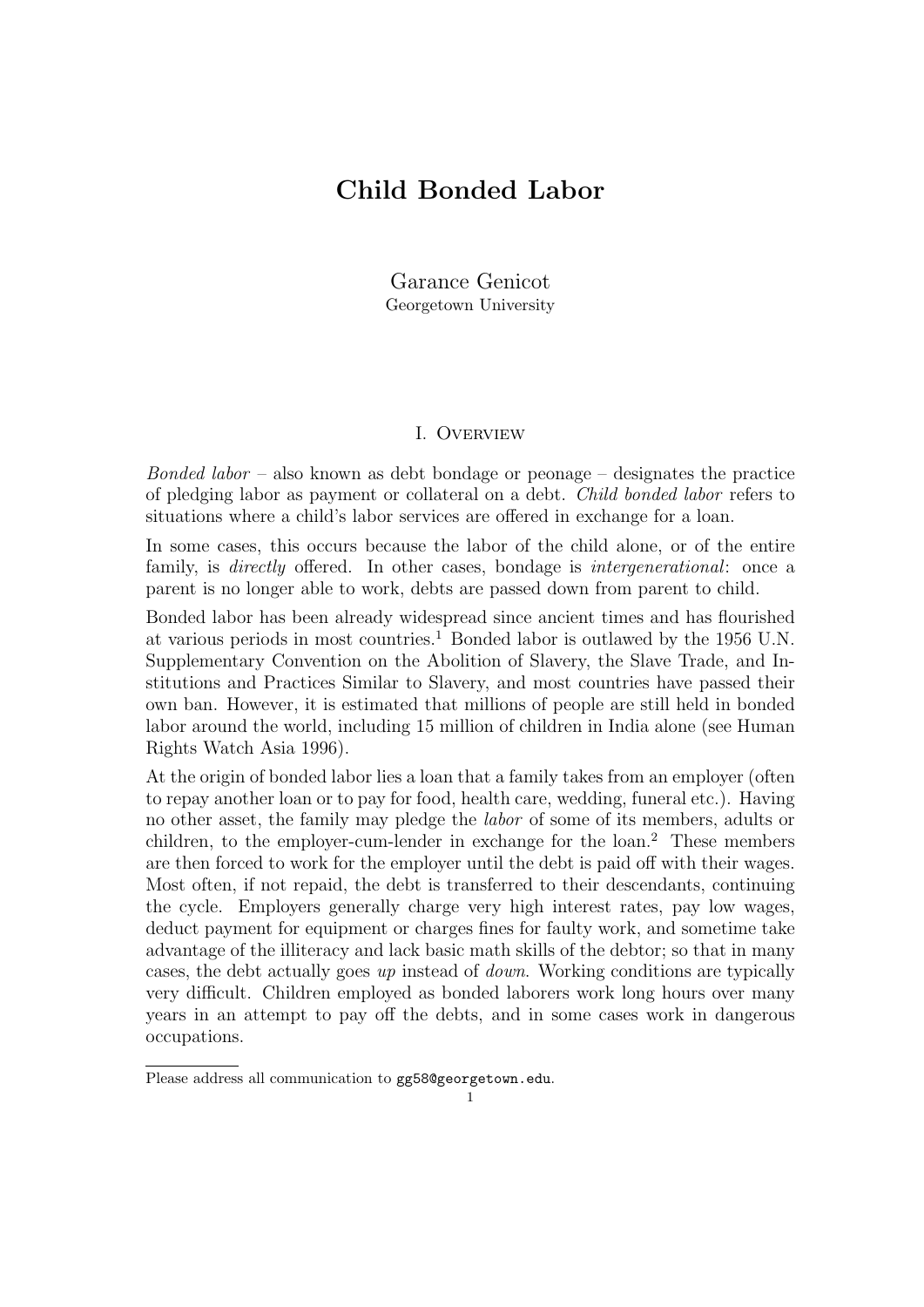The existence and persistence of child bonded labor raises many questions. Indeed this institution combines many elements that have been banned by governments around the world: child labor, bonded labor and inheritability of net debt. We will first discuss the issue of bonded labor per se, then the additional issues that child bonded labor raises.

# II. Voluntary Slavery

In the case of debt-bondage, a tenant or debtor voluntarily places himself or his child in a position of servitude. Many find the voluntary nature of this choice puzzling and disturbing. Most countries have actually banned any long term pledge of labor services including bonded labor and contract labor.<sup>3</sup>

Supporters of a ban on voluntary servitude often use paternalistic arguments. They argue that people cannot foresee the consequences of their choices and that, if they did, families would not opt for debt bondage. In this view, banning bonded labor prevents very costly "mistakes."

However, in regions where bonded labor is prevalent, one would expect families to have a reasonable idea of what to expect. Evidence suggest that in many situations, bonded laborers might be better off than they would be as free worker.<sup>4</sup> There are also numerous account of freed bonded laborers returning into bondage (see Kloosterboer 1960 or Bales 2002). To be sure, there may be different types of employers, some worse than others, and some asymmetry of info – in the sense that families do not know before hand which type of employer-cum-lender they are dealing with (see Rogers and Swinnerton 2002) –, but a rational individual who became a bonded laborer must have preferred bondage ex-ante among his available options.

That these arrangements can be voluntary should not be surprising. After all, these labor relationships typically concern very poor workers whose set of opportunities is so limited that such contracts may well represent their best option. Moreover, the voluntary nature of these arrangements does not tell us whether banning them, or better enforcing an existing ban, would result in a welfare improvement or worsening for the workers.

It is easy to see why, in some situations, a ban could actually harm the very people it tries to help. Bonded labor can sometimes permit Pareto improving transactions that would not otherwise occur. For assetless individuals, pledging one's labor could be the only way to obtain much needed loans. For instance, debt bondage is extremely pervasive in human smuggling. Illegal immigrants frequently borrow large amount from their smuggler to cover smuggling fees and have to work for a friend or relative of the smuggler until their debt is repaid (see Kyle

2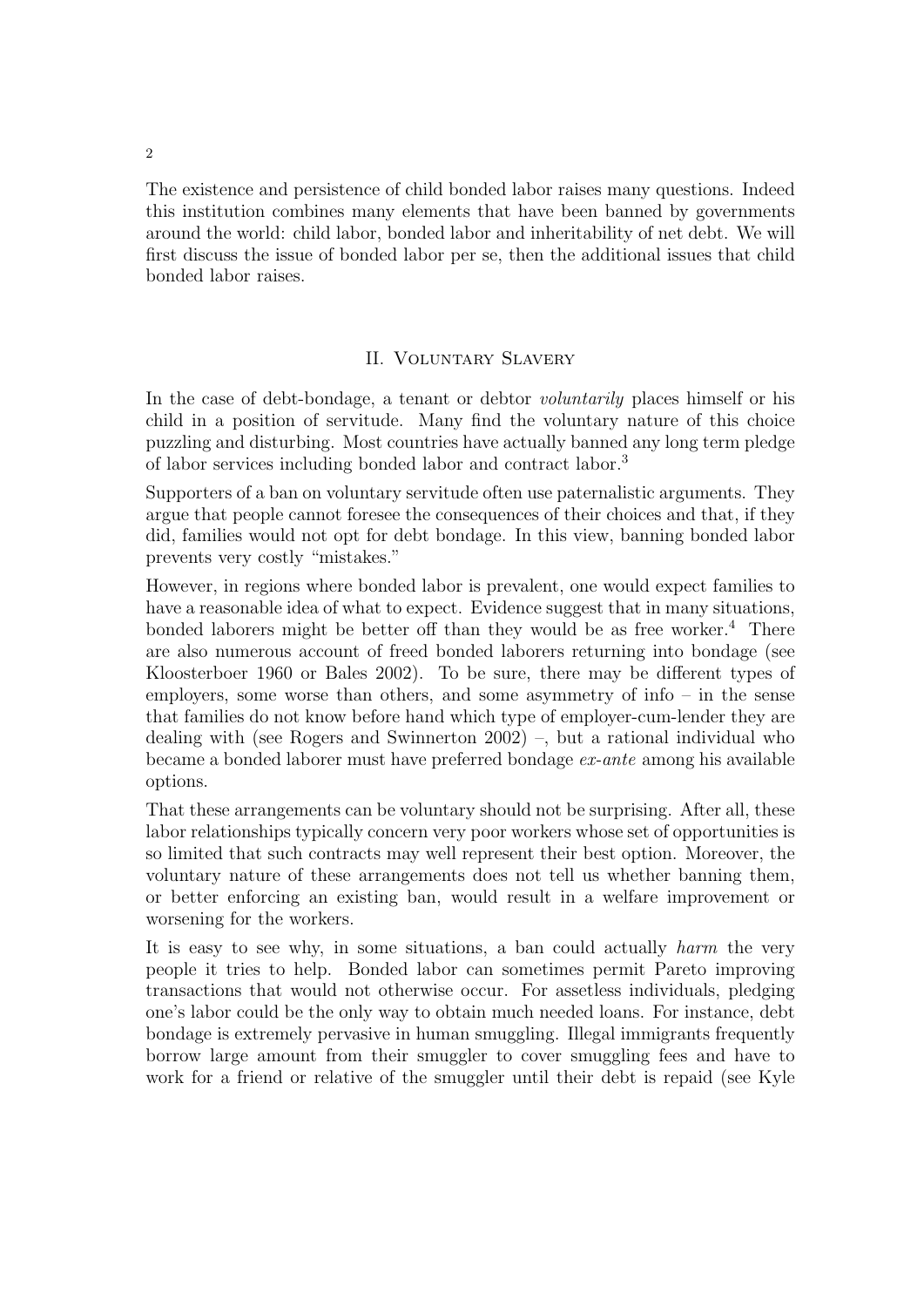and Koslowski  $(2001)$ .<sup>1</sup> Without such arrangements, many of these migrations would never occur. As an other example, Bardhan (1983) shows why 'tied-labor agreements' can provide risk-averse laborers with insurance against the wide swings in income due to fluctuations in demand for their service, and ensure landlords with assured cheap labor during the peak seasons. Mukherjee and Ray (1995) provide an explanation for why tied labor agreements can coexist with a large pool of large casual laborers (that are worse off than the tied laborers). Finally, in a case study of child bonded labor in the brick kiln industry in Tamil Nadu, Bhukuth (2005) shows how bondage is a way for employers to guarantee a given labor supply from rural areas in exchange for advance payment for the workers.

On the other hand, even if opting for bondage is the best option for some assetless families in need of a loan, this does not imply that banning bonded labor would make them worse off. In a world where markets are incomplete, it is well known that restrictions on contracting can be welfare improving. This is because the set of options available to a family is not exogenous. Banning bonded labor could alter the other options available to families or even spring new ones. For instance, Genicot (2002) shows how the mere existence, or even potential existence, of bonded labor contracts can prevent the development of welfare enhancing credit opportunities for families. Potential lenders who do not need labor or do not have the enforcement power would refuse to lend to assetless borrowers that are susceptible to further borrow from an employer-cum-lender, default on them and enter into debt bondage. In such cases, a ban on bonded labor has the potential to make assetless families better off by stimulating the development of new credit opportunities for them, and therefore may be deemed desirable. Basu (2003) provides another *general equilibrium* argument for why banning some forms of labor contracts can be welfare improving for the workers. Consider a situation without a certain form of contracts, say bonded labor. Even if one landlord and one family find it mutually beneficial to enter a bonded labor agreement, once a large number of these contracts – each bilateral improving – everybody could be worse off. In this case again, a ban on bonded labor would improve the welfare of families. Finally, if bonded labor allows employer to collude on low wage a ban could be beneficial (see Conning and Kevane (2006)).

Hence, whether enforcing a ban on bonded labor would help bonded laborers and families susceptible to enter into debt bondage is likely to depend on the specific context. Notice that the fact that a contract is voluntary does not mean that it is not exploitative. In the spirit of Basu (1986), Hirshleifer (1991) and Bardhan (1991), we can say that a contract is exploitative when a party uses his power to strategically affect the alternatives available to the other party so that the latter has no better choice than to agree upon a contract very advantageous for the

<sup>&</sup>lt;sup>1</sup>The work in often in sweatshops and immigrants are sometimes locked up until repayment.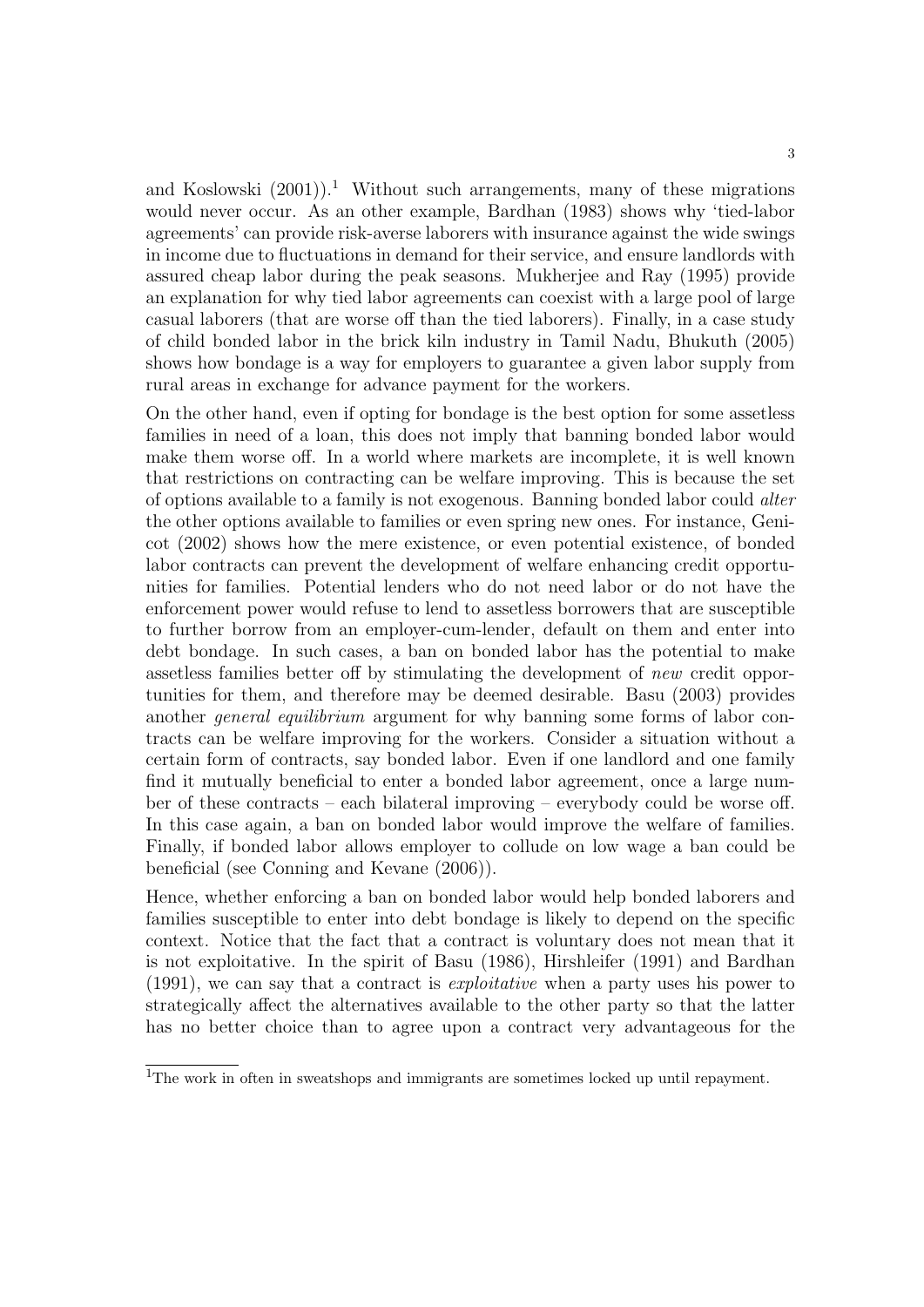first party. Genicot (2002) and Genicot and Ray (2006) characterize settings in which bonded labor arrangements are exploitative in this sense. This concept of exploitation is captured by a judgement of the Supreme Court in a bonded labor trial in India:<sup>2</sup>

"Any factor which deprives a person of a choice of alternative and compels him to adopt one particular course of action may properly be regarded as 'force' and if labor or services is compelled as a result of such 'force' it would be 'forced labor'.".

# Child Bonded Labor.

Additional issues arise in the case of child bonded labor. Child bondage has two possible origins.

Sometimes, a child's labor is directly pledged as a security for a loan. Allowing other family members to be responsible for repayment of a debt can clearly improve credit access and is often used informally or formally. For instance, La Ferrara (2003) shows how incentives to default on reciprocal arrangements are lower for community members who can expect retaliation on their offspring as well as on themselves. Even during the borrower's life, depositing a child, or a wife, with a creditor as security for the repayment of a debt seems a common practice in many regions of the world. One of the first written code of laws in human history, the Code of Hammurabi (1795-1750 BC) in Ancient Mesopotamia explicitly allowed it for up to three years (Harris 2002). South Asia is often cited as the region where child bonded labor is the most prevalent. But the use of children as 'debtor-pawns' – children given as household servants by debtors unable to repay – is also well documented at different period of history in Western Africa (Falola and Lovejoy eds. (1994)).

In other situations, the condition of bonded laborer is intergenerationally transmitted to the child after the death of his parent. This raises an interesting question of the inheritability of debt. Among different societies at different time, children ere responsible for their parents debt at their death.<sup>5</sup>. In contrast, nowadays, children are no longer legally responsible for debts that were contracted by their parents for a total that is worth more than the value of their estate.

In all cases of child bonded labor, that a parent can use one's child as a collateral raises serious questions. In contrast to the "voluntary" servitude of adult debt bondage, child bonded labor is, at least from the perspective of the child, clearly involuntary. As discussed in the previous section, allowing this practice could make households worse off, even when parents are fully altruistic towards their

<sup>2</sup>Supreme Court's jugement dated 18.09.1982 in Peoples Union for Democratic Rights and Others (W.P. No 8143 of 1981).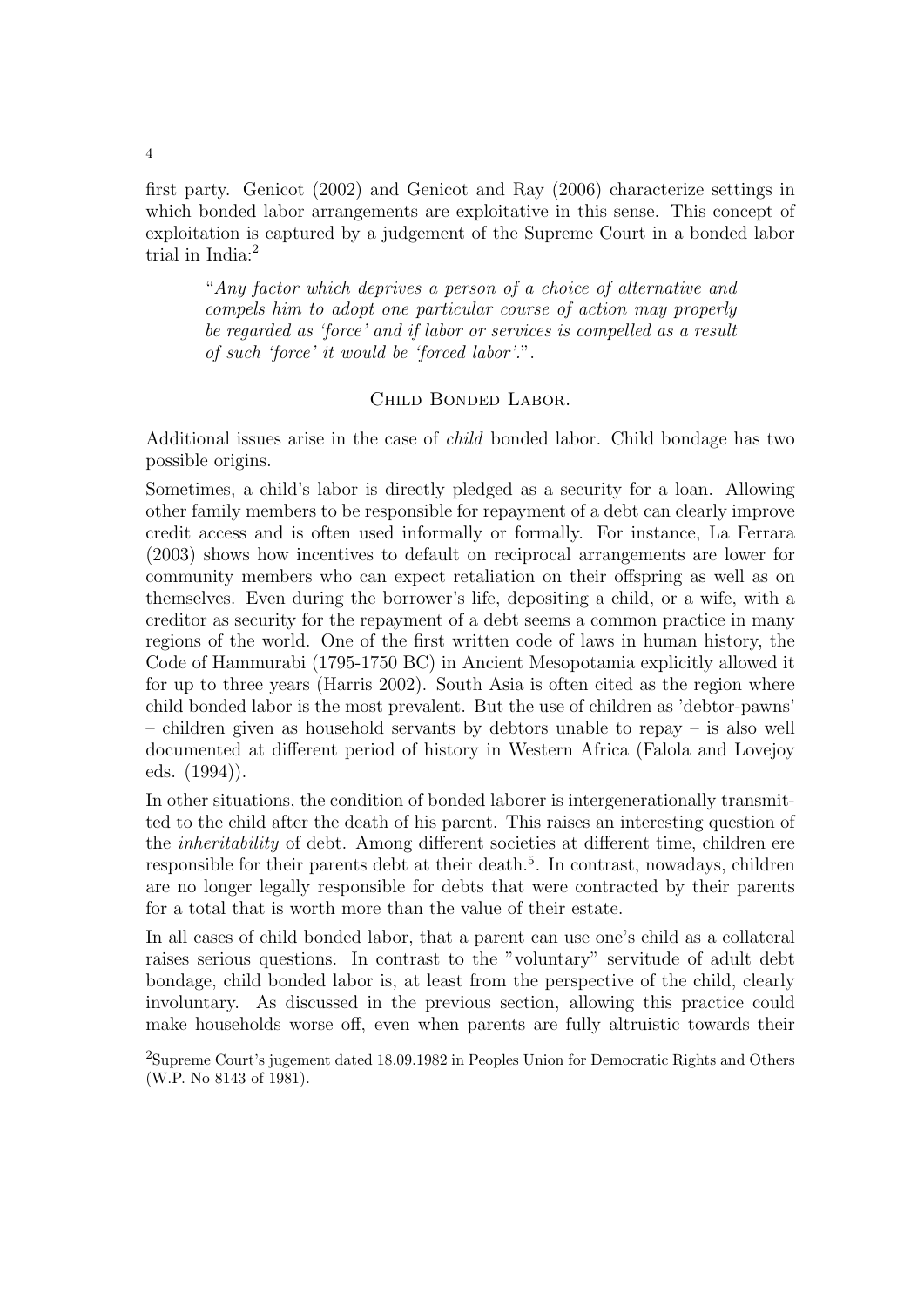children. Moreover, parents do not necessarily have the best intention for their children, in which case allowing parents to pledge their children's labor would be clearly undesirable. Finally, the transmission of debts from parents to children reinforce the intergenerational transmission of inequality and can have long term consequences for the society and its income distribution.

#### III. Conclusion

This article has argued that the welfare effect of a stricter enforcement of the laws against bonded labor and child bonded labor is ambiguous. We have no guarantee that it will actually help the potential bonded laborers and their family. Now far from suggesting inaction, this calls for more but different action from the government and non-governmental organizations. Providing alternatives to the bonded child laborers and their family is crucial in fighting this practice. In particular, it is essential to provide poor families with alternative source of smallscale consumption loans. The rapid development of microcredit organizations that provide small loans is certainly encouraging, although micro-credit loans are given for production purposes mainly. The recent initiatives in providing poor household with micro-insurance product – mainly life, health and insurance – could go a long way in reducing households vulnerability to moneylenders and bondage. In addition, such policies should be complemented with investments in education and vocational training for these children. By raising the opportunity cost of child labor, it should further discourage it. Only when complemented by these policies, can we be confident that enforcement efforts are beneficial.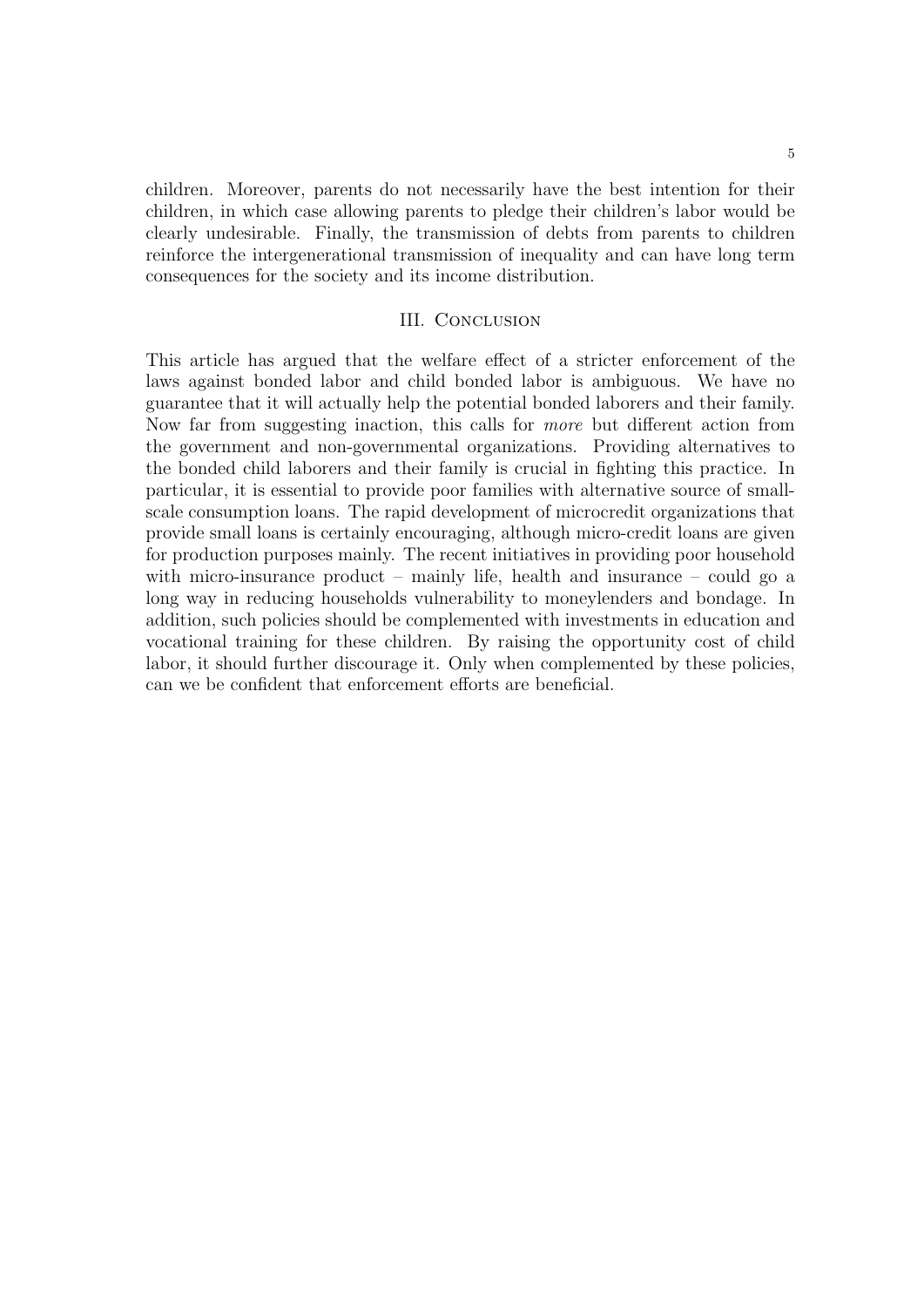# References

- (1) Bales, Kevin "The Social Psychology of Modern Slavery" Scientific American, April 2002
- (2) Bardhan, Pranab K. (1979), "Wages and Unemployment in a Poor Agrarian Economy: A Theoretical and Empirical Analysis,' Journal of Political  $E_{\text{conomy}}$  87(3), 479-500.
- (3) Bardhan, Pranab K. (1983), "Labor-Tying in a Poor Agrarian Economy: A Theoretical and Empirical Analysis,' Quarterly Journal of Economics  $98(3), 501-14.$
- (4) Bardhan, Pranab K. (1991b), "On the Concept of Power in Economics," Economics and Politics 3, 265-277.
- (5) Basu, Kaushik (1986), "One Kind of Power," Oxford Economic Papers 38, 259-282.
- (6) Basu, Kaushik (2003), "The Economics and Law of Sexual Harassment in the Workplace," Journal of Economic Perspectives 17, 141-157.
- (7) Breman, Jan (1993), Beyond Patronage and Exploitation: Changing Agrarian Relations in South Gujarat, Oxford University Press, Delhi.
- (8) Bhukuth, Augendra (2005), "Child Labour and Debt Bondage: A Case Study of Brick Kiln Workers in Southeast India", Journal of Asian and African Studies 40(4), 287-302.
- (9) Conning, Jonathan H. and Kevane, Michael (2006), "Freedom, Servitude and Voluntary Labor," in K. A. Appiah and M. Bunzl eds The Ethics and Economics of Slave Redemption, Princeton University Press.
- (10) Edmonds, Eric and Salil, Sharma "Institutional Influences on Human Capital Accumulation: Micro Evidence from Children Vulnerable to Bondage."
- (11) Ennew, Judith (1981), Debt Bondage: A Survey, Anti-Slavery Society, Human Rights Series Report 4.
- (12) Falola Toyin and Paul E Lovejoy ed. (1994) Pawnship in Africa : debt bondage in historical perspective, Boulder : Westview Press.
- (13) Genicot, Garance (2002), "Bonded Labor and Serfdom: A Paradox of Voluntary Choice," Journal of Development Economics 67(1), 101-127.
- (14) Genicot, Garance and Debraj Ray (2006), "Contracts and Externalities: How Things Fall Apart," Journal of Economic Theory 131(1), 71-100.
- (15) Government of India (1976), "Bonded Labour System Abolition Act', in Dingwaney, Manjari, R. Vidyasagar and Anil Chaudhary (1986), Bonded Labor in India, Rural Labour Cell, New Delhi, pp. 41-4.
- (16) Harris, Edward M. (2002), "Did Solon abolish debt-bondage?" The Classical quarterly 52:2, 415-430.
- (17) Human Rights Watch Asia (1996), The Small Hands of Slavery: Bonded Child Labor in India, Human Rights Watch.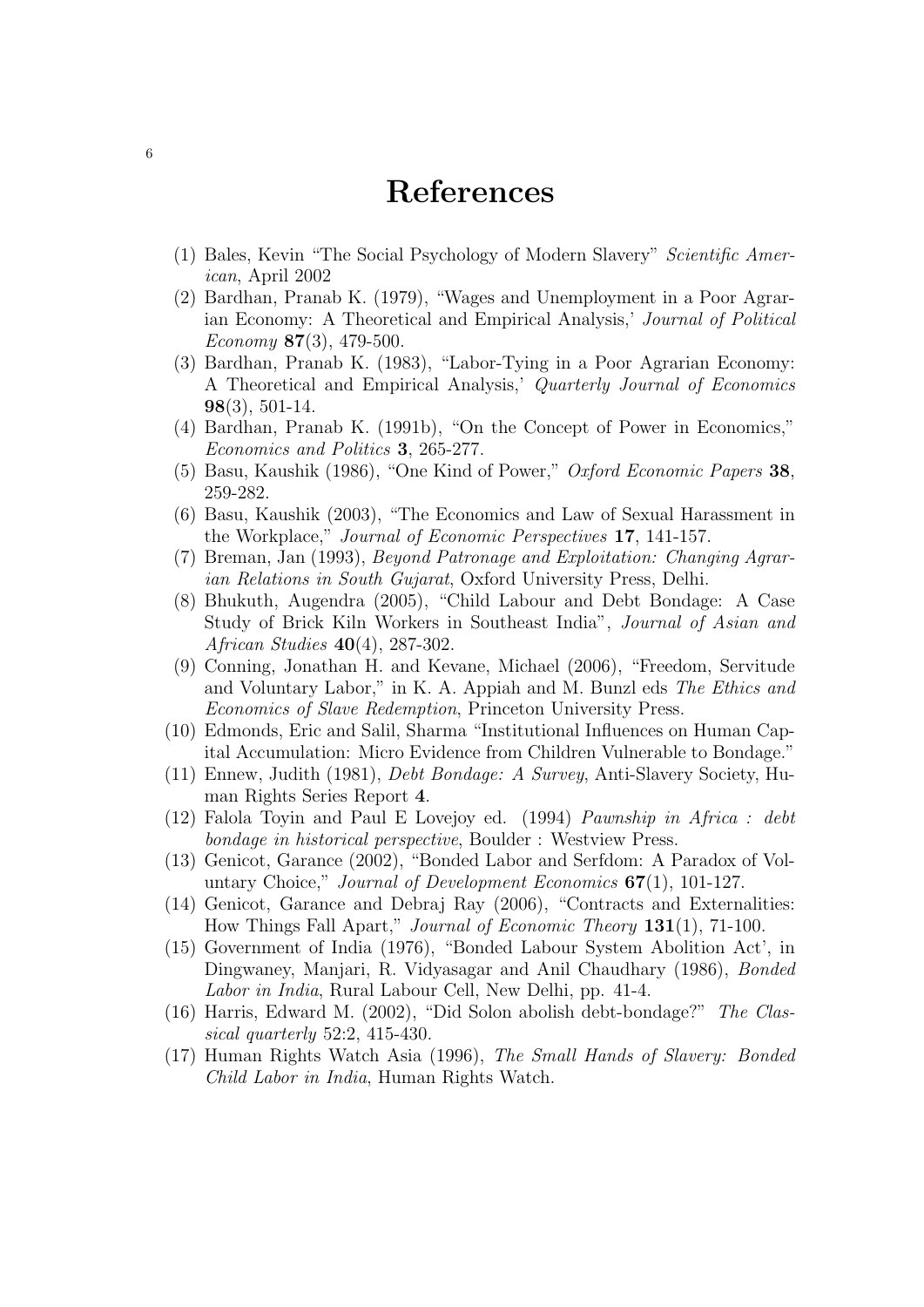- (18) Kloosterboer, Willemina (1960), Involuntary Labour since the Abolition of Slavery: A Survey of Compulsory Labour Throughout the World, ed. by E. J. Brill, Leiden.
- (19) Kyle, David and Rey Koslowski ed. (2001), Global Human Smuggling: Comparative Perspectives, The Johns Hopkins University Press.
- (20) La Ferrara, Eliana (2003), "Kin Groups and Reciprocity: A Model of Credit Transactions in Ghana" The American Economic Review 935.
- (21) Lasker, Bruno (1950), Human Bondage in South-East Asia, Chapel Hill, University of North Carolina Press.
- (22) MacMunn, George Fletcher Sir (1974), Slavery Through the Ages, E.P. Publishing Col (reprint of 1938 edition).
- (23) Mukherjee, Anindita and Debraj Ray (1995), "Labor Tying," Journal of Development Economics,  $47(2)$ , 207-239.
- (24) Rogers Carol and Kenneth A. Swinnerton (2002) " Theory of Exploitative Child Labor," working paper.